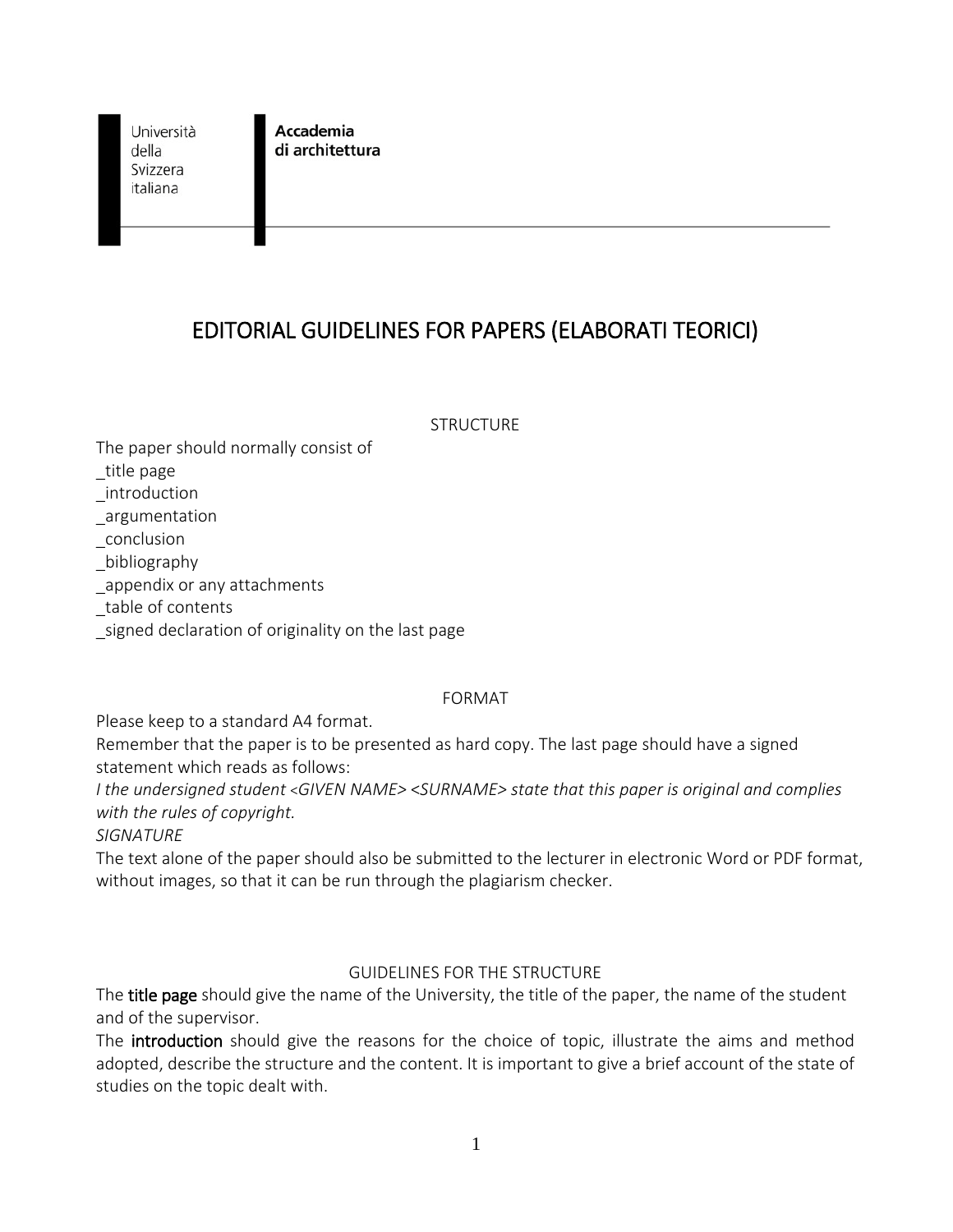The **argumentation** is the central part of the work and develops the points announced in the introduction. The argumentation can in turn be subdivided into chapters or subsections.

The **conclusion** ties up the various strands of the argumentation, summing up the content of the paper, the conclusions arrived at, while perhaps suggesting further ideas for exploring the subject more fully or possible future developments of it.

If relevant to the topic, it is possible to include an **appendix or attachments** (containing tables, images, graphs, interviews, etc.). Though not essential to an understanding of the paper, these can provide supplementary information about the topic dealt with. They should be kept separate from the body of the paper so as not to overload it.

The table of contents is normally placed at the beginning of the paper, after the title page, but may also be placed at the end.

The **bibliography** should be arranged in alphabetical order of the author's surname. When there is more than one work by the same author they should be listed in chronological order of publication. In the case of the editor of a volume, this should be shown by following the name with the word "editor" between round brackets if there is no author, but after the title if the work cited has an author.

There are various ways of compiling a bibliography, but in each case the bibliographic citation of a text must indicate: author's surname and given name, title of the work in *italics*, publisher, place of publication followed by year of publication. It is also advisable to give the translator's name and date of the first edition of the original text. It is important that the system adopted should be applied consistently in the paper.

EXAMPLES

Cennini, Cennino, *ll libro dell'arte*, Fabio Frezzato (editor), Neri Pozza,Vicenza 2008.

Gombrich, Ernst Hans, *La storia dell'arte raccontata da Ernst H. Gombrich,* trans. by Maria Luisa Spaziani, Einaudi, Turin 1965 (orig. ed. *The Story of Art*, Phaidon, London 1950).

Essays or articles within a volume are given in *italics* and are followed by the details concerning the work that it contains and the number of pages.

EXAMPLE

Butor, Michel, *Un mirino nella testa*, in Bruna Donatelli (editor), *Bianco e nero, nero su bianco: tra fotografia e scrittura*, Liguori, Naples 2005, pp.15-29.

In the case of an article in a periodical or review, give the author, the title in *italics,* the name of the periodical between quotation marks, the number of the periodical, the year and the page numbers. EXAMPLE

Chan, Paul, *Trembling Before Time: On the Drawings of Paul Sharits,* in "Parkett", 83, 2008, pp.8-17.

To cite websites it is advisable to include the date of consultation between brackets after the link. EXAMPLE

<http://www.ub.uniheidelberg.de/Englisch/helios/fachinfo/www/kunst/wwwkunst.htm> (consulted 24 November 2008).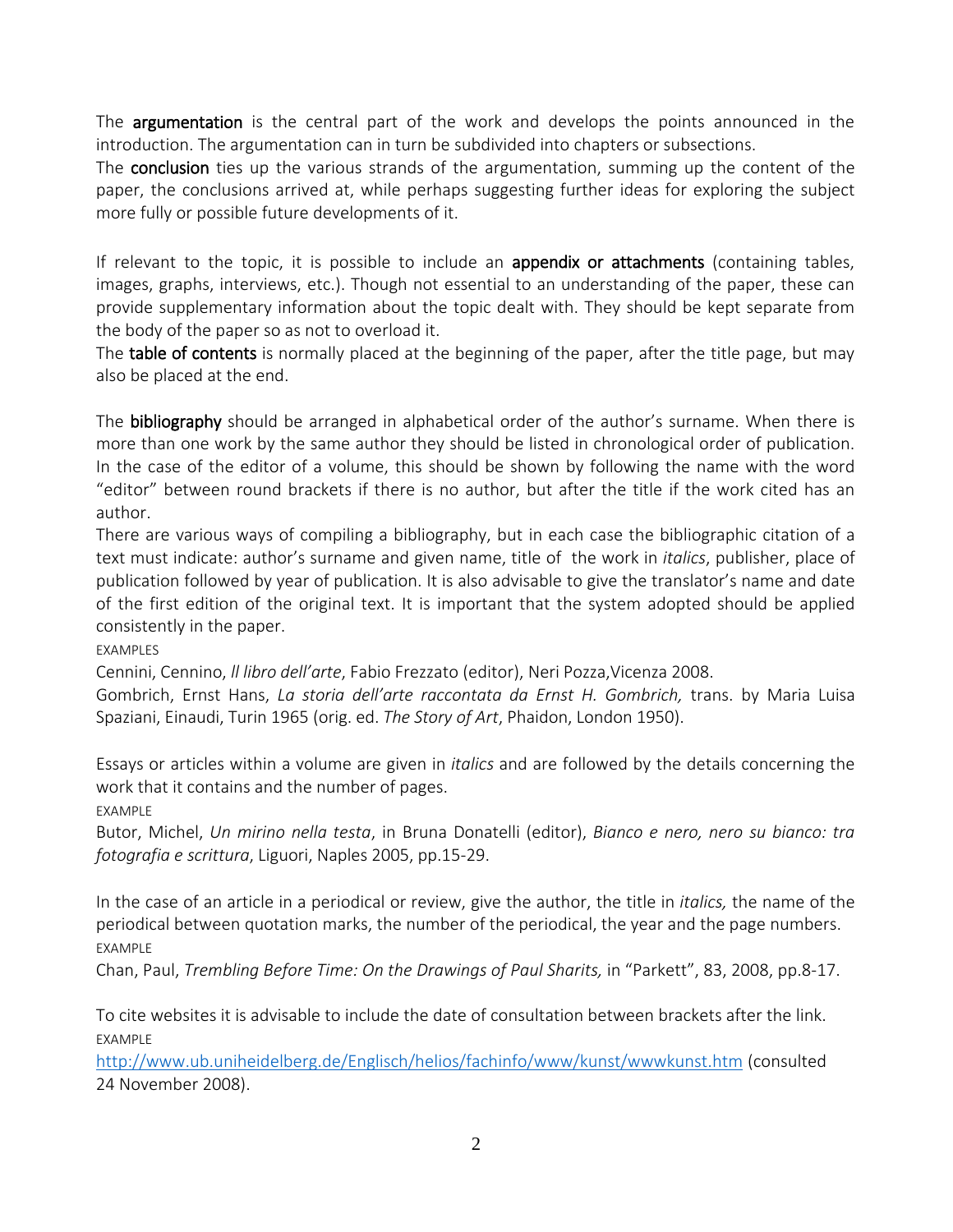#### QUOTES AND FOOTNOTES

The opinions of others quoted in the paper but not indicated as such will be considered plagiarism. The same is true in the case of images inserted in the paper without due indication of the source. It must always be clear who the author of a concept or document is.

In general, brief quotations are given in the body of the text between inverted commas. Longer quotations (generally more than three lines) should be presented as free-standing text in a slightly smaller character, preceded and followed by a line of separation from the body of the text and indented.

Omissions from the quotation are indicated by three suspension points between square brackets [...]. Similarly, any insertions in the text of the quote are set between square brackets in such a way as to make the quoted fragments coherent:

EXAMPLES

"In this respect [...] the tower remained a monumental metaphor..."

"In 1922 the first attack [by Gropius] on Itten appeared in circular letter...."

Insert the number of the footnote after the quote and after any punctuation mark. In the case of a quotation with another quotation single inverted commas ('thus') to distinguish them from double inverted commas ("thus").

In the footnote give the source of the quotation, any additional information or the quotation in its original language.

EXAMPLES OF FOOTNOTES

As a rule, notes relating to citations are arranged in this order, divided by commas:

given name and surname of the author, title of the work in *italics* (book or text in a book), publisher, place of publication and year

Apart from giving the bibliographic source, the notes can also supply further comments on the citation given.

For books by a single author cite follows:

Wolf Lepenies, *La seduzione della cultura nella storia tedesca*, il Mulino, Bologna 2009, p.8 [or: pp.8- 12, or: pp.8 ff.].

In the case of texts in joint/collective works, whether books or journals, cite as follows:

Michel Butor, *Un mirino nella testa*, in Bruna Donatelli (editor), *Bianco e nero, nero su bianco: tra fotografia e scrittura*, Liguori, Naples 2005, pp. 15-29.

Paul Chan, *Trembling Before Time: On the Drawings of Paul Sharits*, in "Parkett", 83, 2008, pp. 8-17. (Magazines and periodicals do not require a place of publication or publisher. In the case of newspapers also omit the page number but indicate the date in full: ..., in "La Repubblica", 20 April 2010).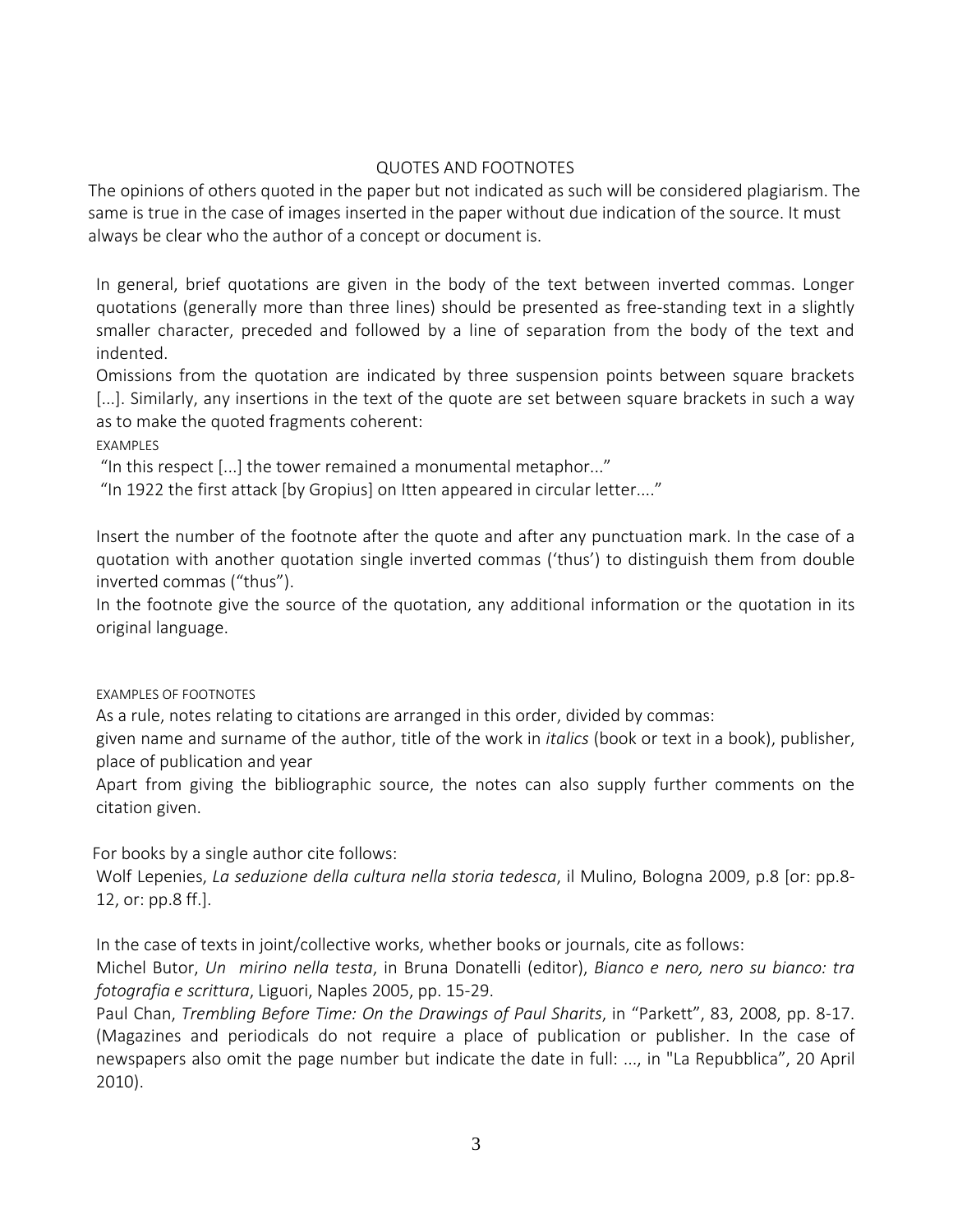Where reference is made to a book without giving a quotation in the text, the author's name should be preceded by a formula such as: "see" or "cf": See Ernst Gombrich, *La storia dell'arte raccontata da Ernst H. Gombrich,* Einaudi, Turin 1965.

In the following notes for the same book, cite as follows: Ernst Gombrich, *La storia dell'arte*, cit., pp. 154 ff.

In immediately successive notes, the same book is cited as follows: *Ibidem,* p.130. Or also: *Ibid.* p.130. If the page number is the same, simply put *Ibidem* or *Ibid.*

### USE OF IMAGES

Figure, plates and tables included in your work must be numbered progressively: Fig. 1, Fig. 2 ... Pl. I, Pl. II ...,Tab., Tab. 2 ...

When the text references a figure, plate or table, it must indicate the number between round brackets, abbreviated as desirable: (Fig.1; Figs. 4,5), (Plate2; Plates 1-3), (Table 3; Tables 1-4).

Images must be accompanied by a caption giving at least the following information:

the number of the figure/plate, the author, the title in *italics* (but not for works of architecture, with some exceptions), the date, the location.

EXAMPLES

Fig.3. Michelangelo Merisi called Caravaggio, *Medusa,* 1598, Florence, Galleria degli Uffizi.

(The specification of artistic technique and dimensions is optional).

Fig.3. Renzo Piano, restructuring of the Lingotto factory, Turin, 1988-2003. Study (Paris, Archive RPWB).

Fig.3. Renzo Piano, restructuring of the Lingotto factory, Turin, 1988-2003. General view (photograph by Giovanni Chiaromonte).

Figs.4 and 5. Louis Kahn, Art Gallery of Yale University, New Haven, Connecticut, 1950-1954. View of the exterior and plan (From: Kenneth Frampton, *Storia dell'architettura moderna*, Zanichelli, Bologna 1986, p.236).

The names of works of architecture are not italicised, unless they have become titles in their turn or are cited in the original language: e.g. *Broadcare City* by Wright; the *Ville Radieuse* or the *Obus* plan for Algiers by Le Corbusier.

If it is not possible to find the name of the photographer or the place where an architectural drawing is deposited, the captions should be made uniform by removing all such information.

The location of a work of architecture and the date of its design and construction should always be given (if possible a double date, e.g. 1950-1954, or a single date marking the work's completion, e.g. 1954).